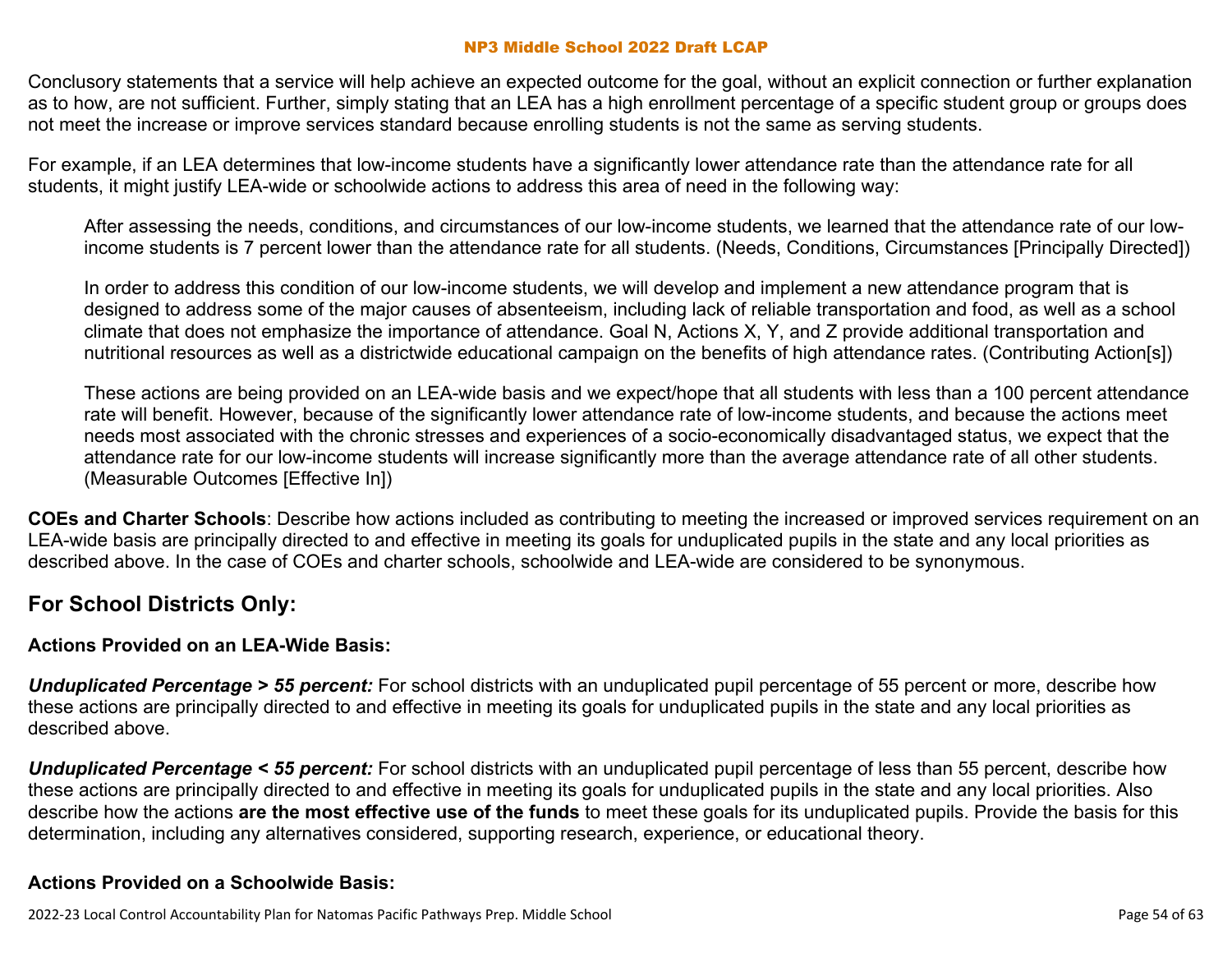School Districts must identify in the description those actions being funded and provided on a schoolwide basis, and include the required description supporting the use of the funds on a schoolwide basis.

**For schools with 40 percent or more enrollment of unduplicated pupils:** Describe how these actions are principally directed to and effective in meeting its goals for its unduplicated pupils in the state and any local priorities.

**For school districts expending funds on a schoolwide basis at a school with less than 40 percent enrollment of unduplicated pupils:** Describe how these actions are principally directed to and how the actions are the most effective use of the funds to meet its goals for foster youth, English learners, and low-income students in the state and any local priorities.

### **A description of how services for foster youth, English learners, and low-income students are being increased or improved by the percentage required.**

Consistent with the requirements of 5 *CCR* Section 15496, describe how services provided for unduplicated pupils are increased or improved by at least the percentage calculated as compared to the services provided for all students in the LCAP year. To improve services means to grow services in quality and to increase services means to grow services in quantity. Services are increased or improved by those actions in the LCAP that are included in the Goals and Actions section as contributing to the increased or improved services requirement, whether they are provided on an LEA-wide or schoolwide basis or provided on a limited basis to unduplicated students. A limited action is an action that only serves foster youth, English learners, and/or low-income students. This description must address how these action(s) are expected to result in the required proportional increase or improvement in services for unduplicated pupils as compared to the services the LEA provides to all students for the relevant LCAP year.

For any action contributing to meeting the increased or improved services requirement that is associated with a Planned Percentage of Improved Services in the Contributing Summary Table rather than an expenditure of LCFF funds, describe the methodology that was used to determine the contribution of the action towards the proportional percentage. See the instructions for determining the Planned Percentage of Improved Services for information on calculating the Percentage of Improved Services.

### **A description of the plan for how the additional concentration grant add-on funding identified above will be used to increase the number of staff providing direct services to students at schools that have a high concentration (above 55 percent) of foster youth, English learners, and low-income students, as applicable.**

An LEA that receives the additional concentration grant add-on described in *EC* Section 42238.02 is required to demonstrate how it is using these funds to increase the number of staff who provide direct services to students at schools with an enrollment of unduplicated students that is greater than 55 percent as compared to the number of staff who provide direct services to students at schools with an enrollment of unduplicated students that is equal to or less than 55 percent. The staff who provide direct services to students must be certificated staff and/or classified staff employed by the LEA; classified staff includes custodial staff.

Provide the following descriptions, as applicable to the LEA: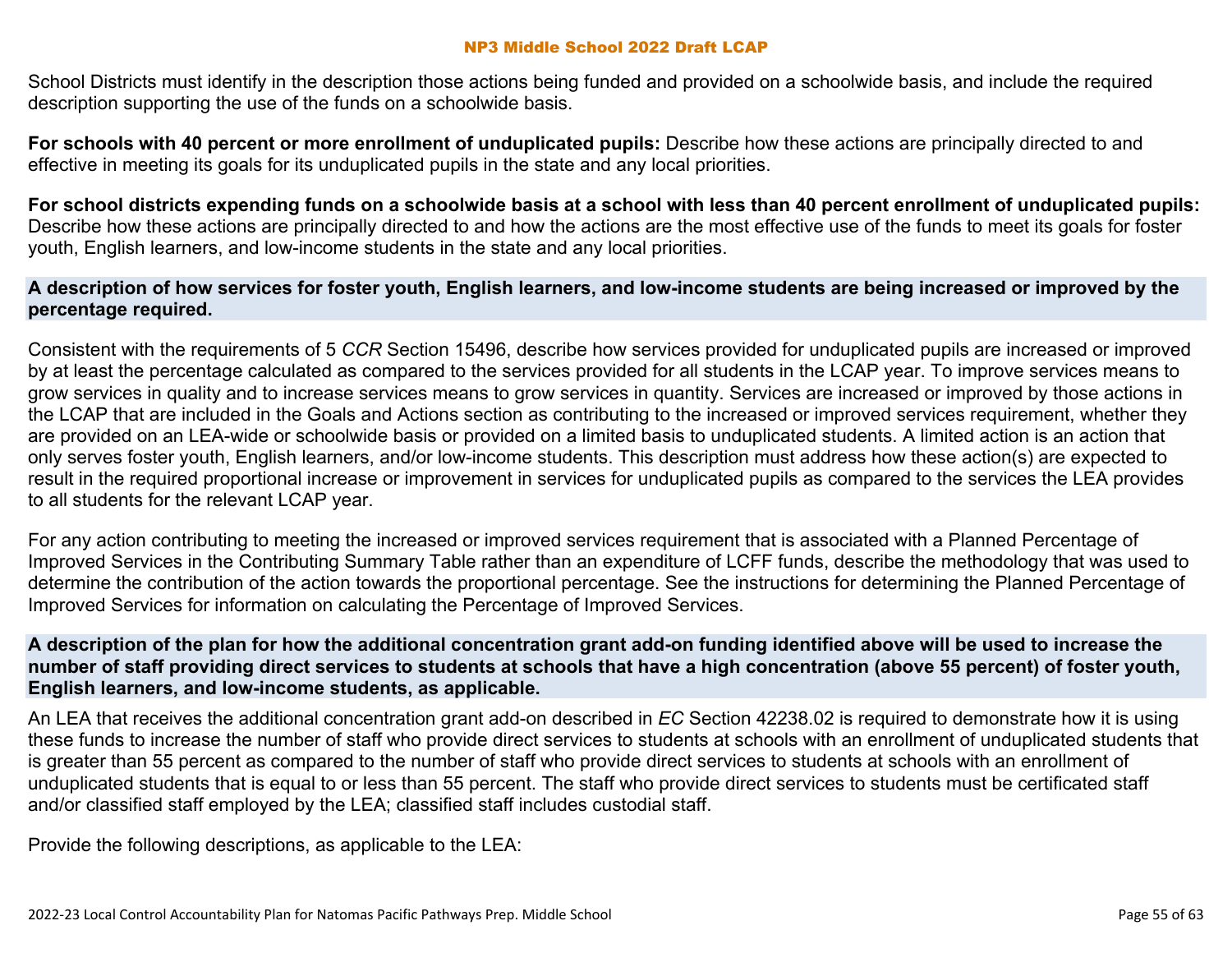An LEA that does not receive a concentration grant or the concentration grant add-on must indicate that a response to this prompt is not applicable.

Identify the goal and action numbers of the actions in the LCAP that the LEA is implementing to meet the requirement to increase the number of staff who provide direct services to students at schools with an enrollment of unduplicated students that is greater than 55 percent.

An LEA that does not have comparison schools from which to describe how it is using the concentration grant add-on funds, such as an LEA that only has schools with an enrollment of unduplicated students that is greater than 55 percent, must describe how it is using the funds to increase the number of credentialed staff, classified staff, or both, including custodial staff, who provide direct services to students at selected schools and the criteria used to determine which schools require additional staffing support.

In the event that an additional concentration grant add-on is not sufficient to increase staff providing direct services to students at a school with an enrollment of unduplicated students that is greater than 55 percent, the LEA must describe how it is using the funds to retain staff providing direct services to students at a school with an enrollment of unduplicated students that is greater than 55 percent.

Complete the table as follows:

- Provide the staff-to-student ratio of classified staff providing direct services to students with a concentration of unduplicated students that is 55 percent or less and the staff-to-student ratio of classified staff providing direct services to students at schools with a concentration of unduplicated students that is greater than 55 percent, as applicable to the LEA. The LEA may group its schools by grade span (Elementary, Middle/Junior High, and High Schools), as applicable to the LEA. The staff-to-student ratio must be based on the number of full time equivalent (FTE) staff and the number of enrolled students as counted on the first Wednesday in October of each year.
- Provide the staff-to-student ratio of certificated staff providing direct services to students at schools with a concentration of unduplicated students that is 55 percent or less and the staff-to-student ratio of certificated staff providing direct services to students at schools with a concentration of unduplicated students that is greater than 55 percent, as applicable to the LEA. The LEA may group its schools by grade span (Elementary, Middle/Junior High, and High Schools), as applicable to the LEA. The staff-to-student ratio must be based on the number of FTE staff and the number of enrolled students as counted on the first Wednesday in October of each year.

# **Action Tables**

Complete the Data Entry Table for each action in the LCAP. The information entered into this table will automatically populate the other Action Tables. Information is only entered into the Data Entry Table, the Annual Update Table, the Contributing Actions Annual Update Table, and the LCFF Carryover Table. With the exception of the Data Entry Table, the word "input" has been added to column headers to aid in identifying the column(s) where information will be entered. Information is not entered on the remaining Action tables.

The following tables are required to be included as part of the LCAP adopted by the local governing board or governing body:

• Table 1: Total Planned Expenditures Table (for the coming LCAP Year)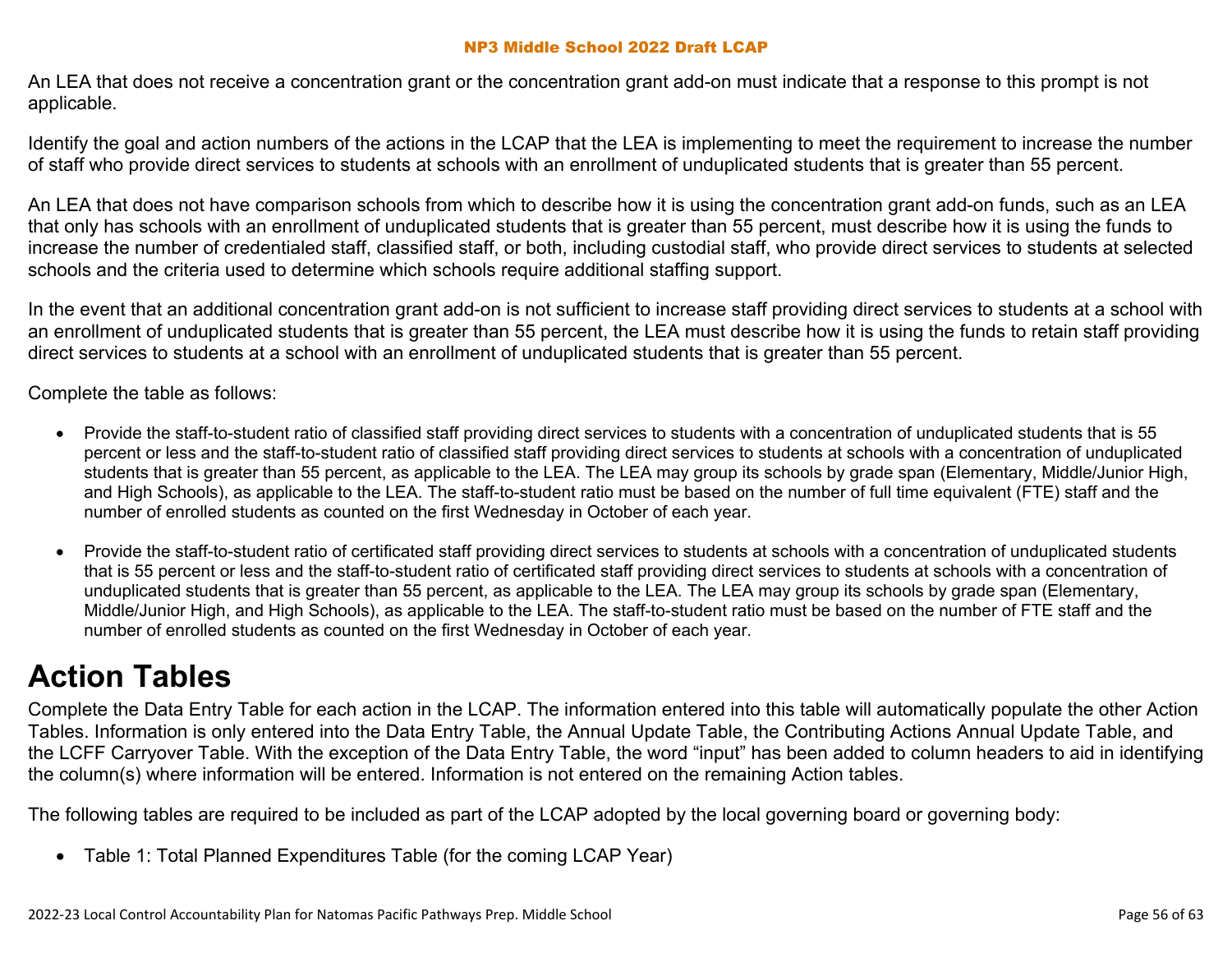- Table 2: Contributing Actions Table (for the coming LCAP Year)
- Table 3: Annual Update Table (for the current LCAP Year)
- Table 4: Contributing Actions Annual Update Table (for the current LCAP Year)
- Table 5: LCFF Carryover Table (for the current LCAP Year)

Note: The coming LCAP Year is the year that is being planned for, while the current LCAP year is the current year of implementation. For example, when developing the 2022–23 LCAP, 2022–23 will be the coming LCAP Year and 2021–22 will be the current LCAP Year.

# **Data Entry Table**

The Data Entry Table may be included in the LCAP as adopted by the local governing board or governing body, but is not required to be included. In the Data Entry Table, input the following information for each action in the LCAP for that applicable LCAP year:

- **LCAP Year**: Identify the applicable LCAP Year.
- **1. Projected LCFF Base Grant**: Provide the total amount of LCFF funding the LEA estimates it will receive for the coming school year, excluding the supplemental and concentration grants and the add-ons for the Targeted Instructional Improvement Grant Program and the Home to School Transportation Program, pursuant to 5 *CCR* Section 15496(a)(8).

See *EC* sections 2574 (for COEs) and 42238.02 (for school districts and charter schools), as applicable, for LCFF apportionment calculations.

- **2. Projected LCFF Supplemental and/or Concentration Grants:** Provide the total amount of LCFF supplemental and concentration grants the LEA estimates it will receive on the basis of the number and concentration of unduplicated students for the coming school year.
- **3. Projected Percentage to Increase or Improve Services for the Coming School Year:** This percentage will not be entered; it is calculated based on the Projected LCFF Base Grant and the Projected LCFF Supplemental and/or Concentration Grants, pursuant to 5 *CCR* Section 15496(a)(8). This is the percentage by which services for unduplicated pupils must be increased or improved as compared to the services provided to all students in the coming LCAP year.
- **LCFF Carryover Percentage:** Specify the LCFF Carryover Percentage identified in the LCFF Carryover Table from the prior LCAP year. If a carryover percentage is not identified in the LCFF Carryover Table, specify a percentage of zero (0.00%).
- **Total Percentage to Increase or Improve Services for the Coming School Year:** This percentage will not be entered; it is calculated based on the Projected Percentage to Increase or Improve Services for the Coming School Year and the LCFF Carryover —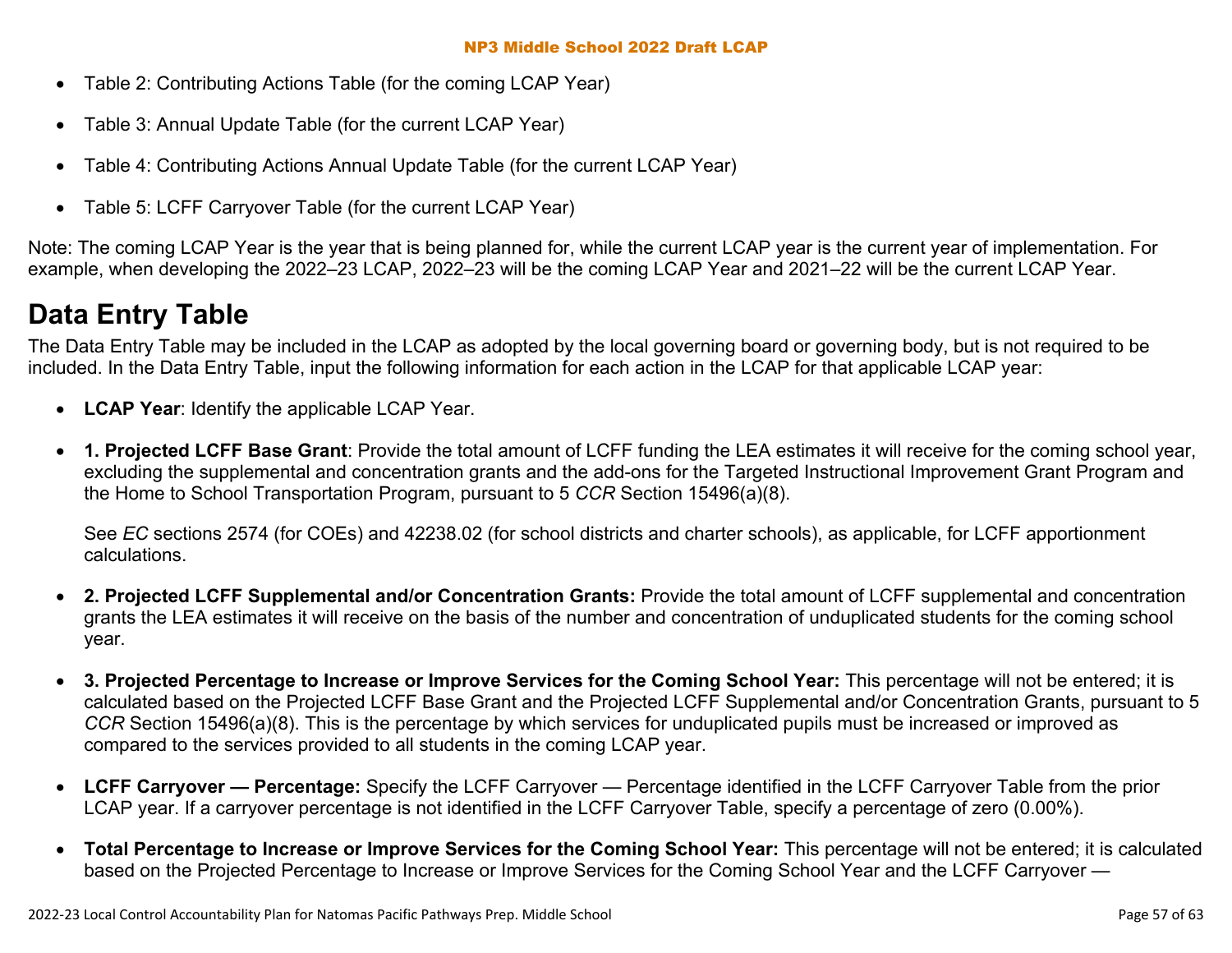Percentage. This is the percentage by which the LEA must increase or improve services for unduplicated pupils as compared to the services provided to all students in the coming LCAP year.

- **Goal #**: Enter the LCAP Goal number for the action.
- **Action #**: Enter the action's number as indicated in the LCAP Goal.
- **Action Title**: Provide a title of the action.
- **Student Group(s)**: Indicate the student group or groups who will be the primary beneficiary of the action by entering "All," or by entering a specific student group or groups.
- **Contributing to Increased or Improved Services?:** Type "Yes" if the action **is** included as contributing to meeting the increased or improved services; OR, type "No" if the action is **not** included as contributing to meeting the increased or improved services.
- If "Yes" is entered into the Contributing column, then complete the following columns:
	- o **Scope**: The scope of an action may be LEA-wide (i.e., districtwide, countywide, or charterwide), schoolwide, or limited. An action that is LEA-wide in scope upgrades the entire educational program of the LEA. An action that is schoolwide in scope upgrades the entire educational program of a single school. An action that is limited in its scope is an action that serves only one or more unduplicated student groups.
	- o **Unduplicated Student Group(s)**: Regardless of scope, contributing actions serve one or more unduplicated student groups. Indicate one or more unduplicated student groups for whom services are being increased or improved as compared to what all students receive.
	- o **Location**: Identify the location where the action will be provided. If the action is provided to all schools within the LEA, the LEA must indicate "All Schools." If the action is provided to specific schools within the LEA or specific grade spans only, the LEA must enter "Specific Schools" or "Specific Grade Spans." Identify the individual school or a subset of schools or grade spans (e.g., all high schools or grades transitional kindergarten through grade five), as appropriate.
- **Time Span**: Enter "ongoing" if the action will be implemented for an indeterminate period of time. Otherwise, indicate the span of time for which the action will be implemented. For example, an LEA might enter "1 Year," or "2 Years," or "6 Months."
- **Total Personnel**: Enter the total amount of personnel expenditures utilized to implement this action.
- **Total Non-Personnel**: This amount will be automatically calculated based on information provided in the Total Personnel column and the Total Funds column.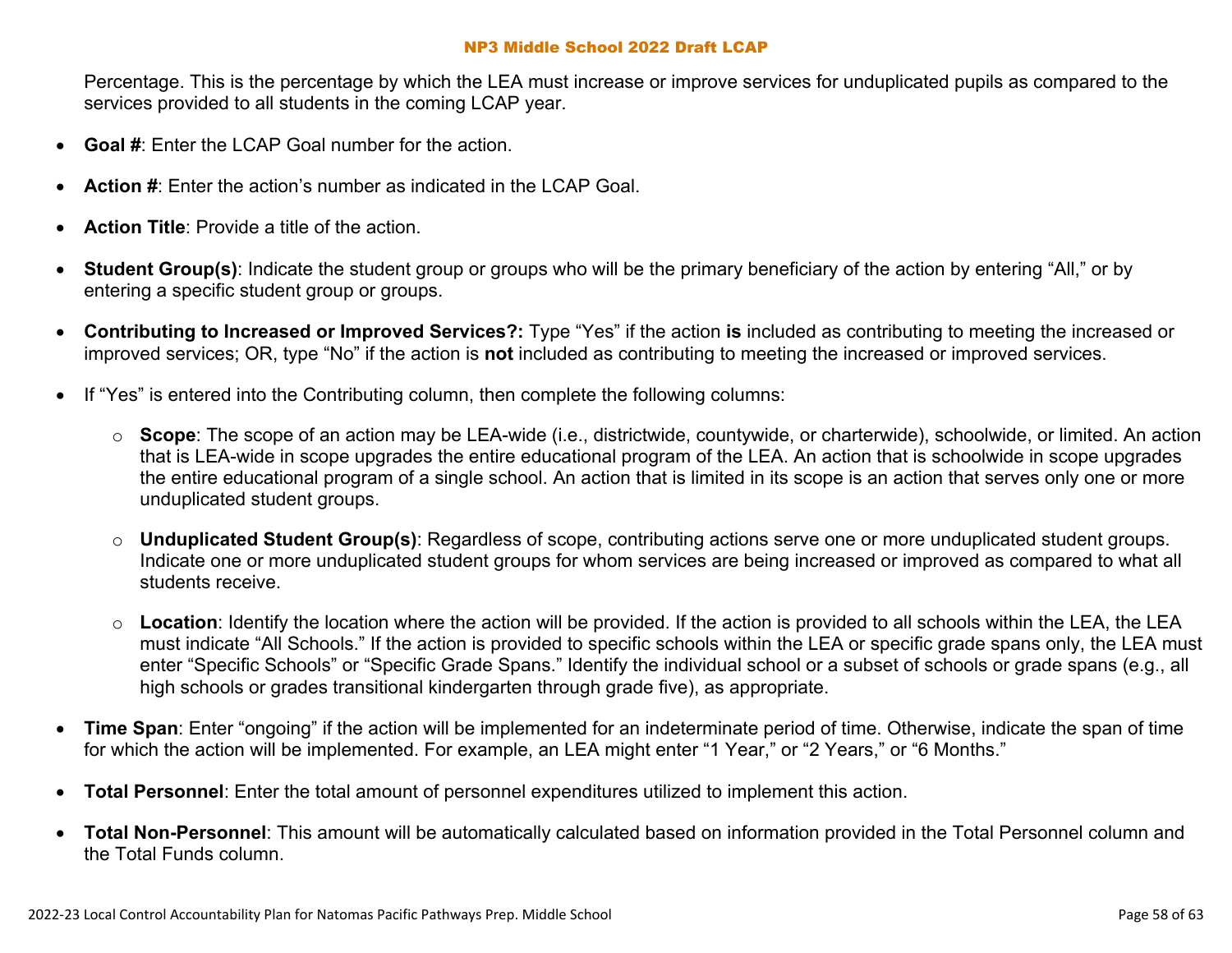- **LCFF Funds**: Enter the total amount of LCFF funds utilized to implement this action, if any. LCFF funds include all funds that make up an LEA's total LCFF target (i.e., base grant, grade span adjustment, supplemental grant, concentration grant, Targeted Instructional Improvement Block Grant, and Home-To-School Transportation).
	- o **Note:** For an action to contribute towards meeting the increased or improved services requirement it must include some measure of LCFF funding. The action may also include funding from other sources, however the extent to which an action contributes to meeting the increased or improved services requirement is based on the LCFF funding being used to implement the action.
- **Other State Funds**: Enter the total amount of Other State Funds utilized to implement this action, if any.
- **Local Funds**: Enter the total amount of Local Funds utilized to implement this action, if any.
- **Federal Funds**: Enter the total amount of Federal Funds utilized to implement this action, if any.
- **Total Funds**: This amount is automatically calculated based on amounts entered in the previous four columns.
- **Planned Percentage of Improved Services**: For any action identified as contributing, being provided on a Limited basis to unduplicated students, and that does not have funding associated with the action, enter the planned quality improvement anticipated for the action as a percentage rounded to the nearest hundredth (0.00%). A limited action is an action that only serves foster youth, English learners, and/or low-income students.
	- o As noted in the instructions for the Increased or Improved Services section, when identifying a Planned Percentage of Improved Services, the LEA must describe the methodology that it used to determine the contribution of the action towards the proportional percentage. The percentage of improved services for an action corresponds to the amount of LCFF funding that the LEA estimates it would expend to implement the action if it were funded.

For example, an LEA determines that there is a need to analyze data to ensure that instructional aides and expanded learning providers know what targeted supports to provide to students who are foster youth. The LEA could implement this action by hiring additional staff to collect and analyze data and to coordinate supports for students, which the LEA estimates would cost \$165,000. Instead, the LEA chooses to utilize a portion of existing staff time to analyze data relating to students who are foster youth. This analysis will then be shared with site principals who will use the data to coordinate services provided by instructional assistants and expanded learning providers to target support to students. In this example, the LEA would divide the estimated cost of \$165,000 by the amount of LCFF Funding identified in the Data Entry Table and then convert the quotient to a percentage. This percentage is the Planned Percentage of Improved Service for the action.

### **Contributing Actions Table**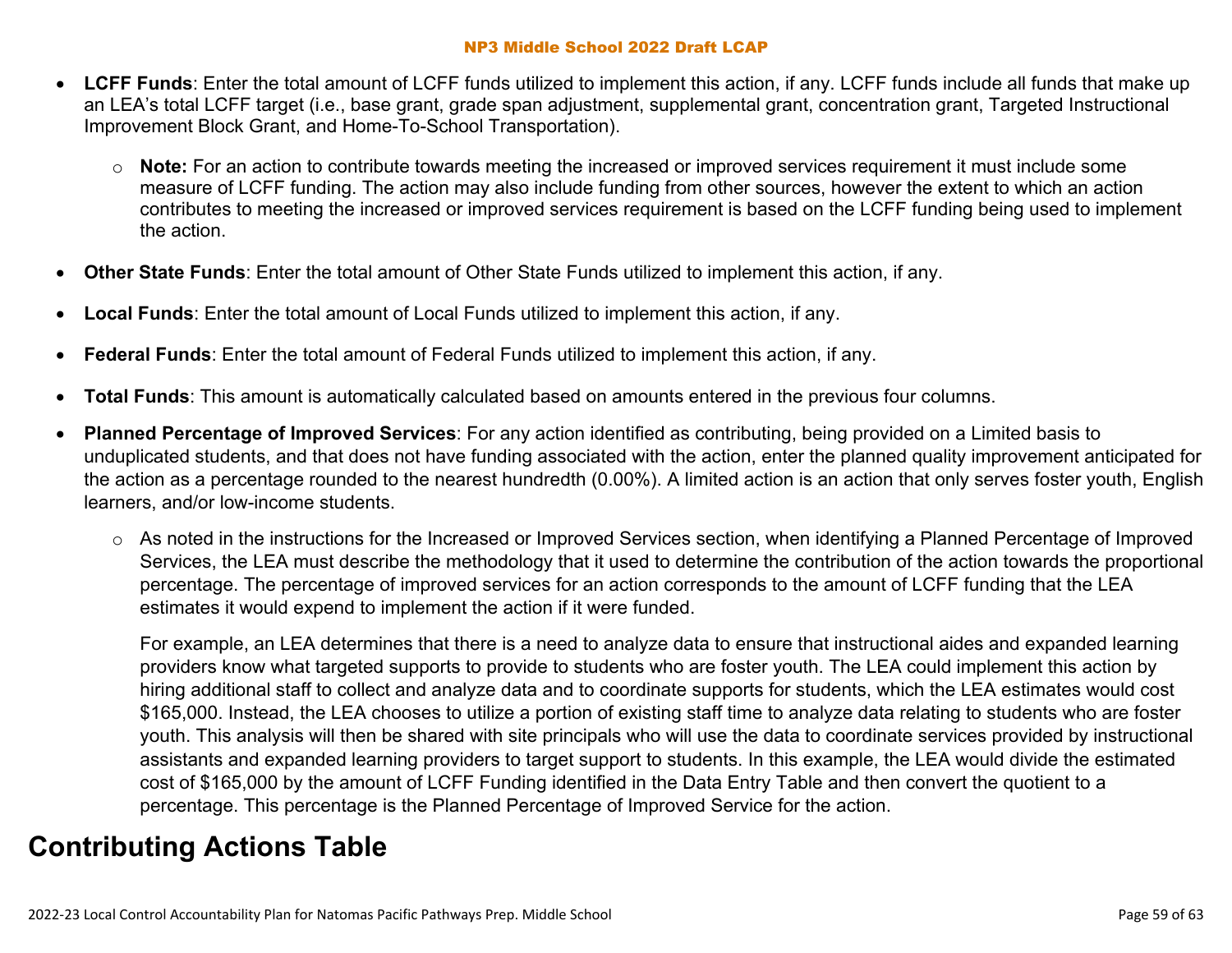As noted above, information will not be entered in the Contributing Actions Table; however, the 'Contributing to Increased or Improved Services?' column will need to be checked to ensure that only actions with a "Yes" are displaying. If actions with a "No" are displayed or if actions that are contributing are not displaying in the column, use the drop-down menu in the column header to filter only the "Yes" responses.

# **Annual Update Table**

In the Annual Update Table, provide the following information for each action in the LCAP for the relevant LCAP year:

• **Estimated Actual Expenditures**: Enter the total estimated actual expenditures to implement this action, if any.

## **Contributing Actions Annual Update Table**

In the Contributing Actions Annual Update Table, check the 'Contributing to Increased or Improved Services?' column to ensure that only actions with a "Yes" are displaying. If actions with a "No" are displayed or if actions that are contributing are not displaying in the column, use the drop-down menu in the column header to filter only the "Yes" responses. Provide the following information for each contributing action in the LCAP for the relevant LCAP year:

- **6. Estimated Actual LCFF Supplemental and/or Concentration Grants:** Provide the total amount of LCFF supplemental and concentration grants the LEA estimates it will actually receive based on of the number and concentration of unduplicated students in the current school year.
- **Estimated Actual Expenditures for Contributing Actions**: Enter the total estimated actual expenditure of LCFF funds used to implement this action, if any.
- **Estimated Actual Percentage of Improved Services:** For any action identified as contributing, being provided on a Limited basis only to unduplicated students, and that does not have funding associated with the action, enter the total estimated actual quality improvement anticipated for the action as a percentage rounded to the nearest hundredth (0.00%).
	- o Building on the example provided above for calculating the Planned Percentage of Improved Services, the LEA in the example implements the action. As part of the annual update process, the LEA reviews implementation and student outcome data and determines that the action was implemented with fidelity and that outcomes for foster youth students improved. The LEA reviews the original estimated cost for the action and determines that had it hired additional staff to collect and analyze data and to coordinate supports for students that estimated actual cost would have been \$169,500 due to a cost of living adjustment. The LEA would divide the estimated actual cost of \$169,500 by the amount of LCFF Funding identified in the Data Entry Table and then convert the quotient to a percentage. This percentage is the Estimated Actual Percentage of Improved Services for the action.

## **LCFF Carryover Table**

• **9. Estimated Actual LCFF Base Grant**: Provide the total amount of LCFF funding the LEA estimates it will receive for the current school year, excluding the supplemental and concentration grants and the add-ons for the Targeted Instructional Improvement Grant Program and the Home to School Transportation Program, pursuant to 5 *CCR* Section 15496(a)(8).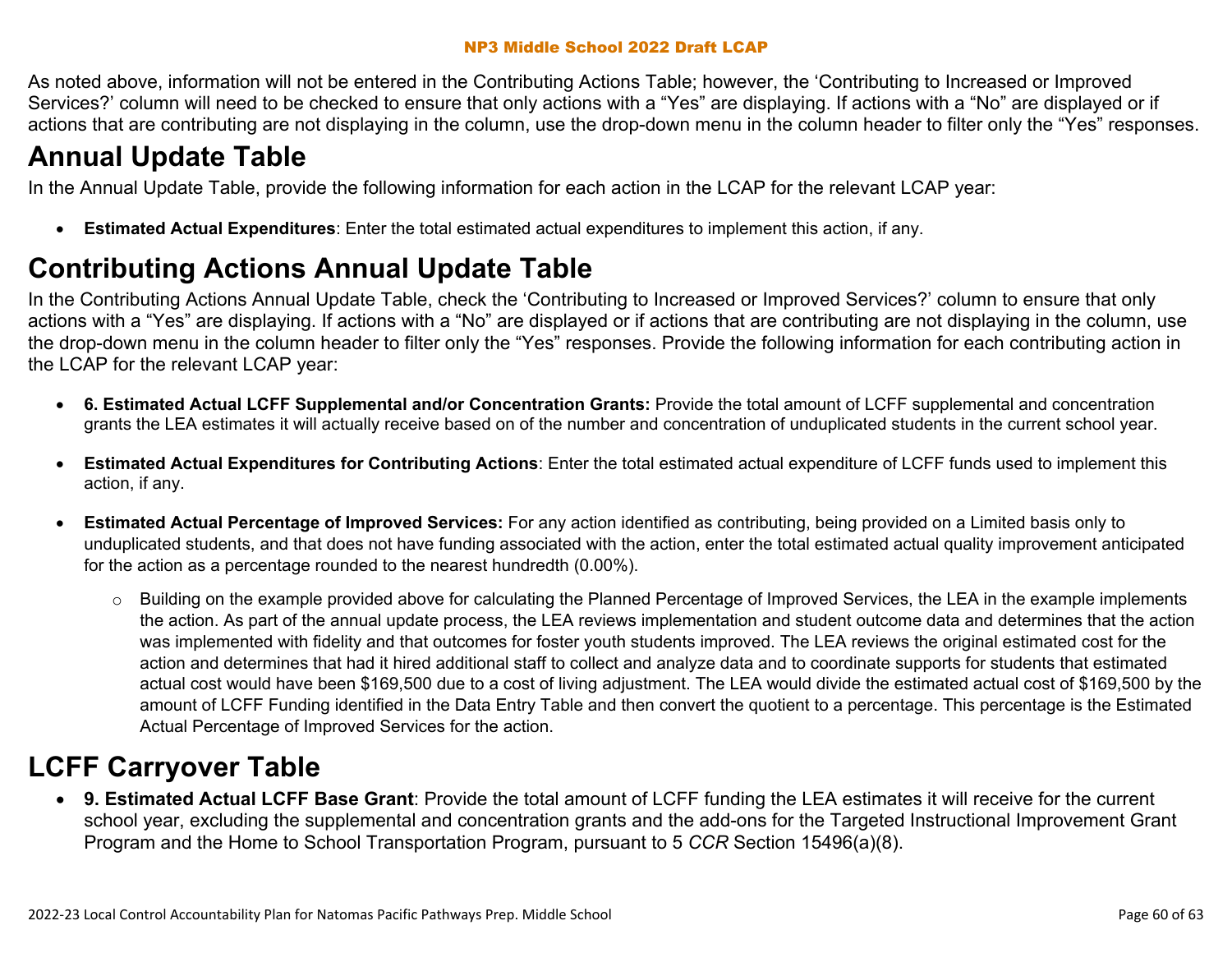• **10. Total Percentage to Increase or Improve Services for the Current School Year:** This percentage will not be entered. The percentage is calculated based on the amounts of the Estimated Actual LCFF Base Grant (9) and the Estimated Actual LCFF Supplemental and/or Concentration Grants (6), pursuant to 5 *CCR* Section 15496(a)(8), plus the LCFF Carryover – Percentage from the prior year. This is the percentage by which services for unduplicated pupils must be increased or improved as compared to the services provided to all students in the current LCAP year.

# **Calculations in the Action Tables**

To reduce the duplication of effort of LEAs, the Action Tables include functionality such as pre-population of fields and cells based on the information provided in the Data Entry Table, the Annual Update Summary Table, and the Contributing Actions Table. For transparency, the functionality and calculations used are provided below.

### **Contributing Actions Table**

- 4. Total Planned Contributing Expenditures (LCFF Funds)
	- $\circ$  This amount is the total of the Planned Expenditures for Contributing Actions (LCFF Funds) column
- 5. Total Planned Percentage of Improved Services
	- $\circ$  This percentage is the total of the Planned Percentage of Improved Services column
- Planned Percentage to Increase or Improve Services for the coming school year (4 divided by 1, plus 5)
	- $\circ$  This percentage is calculated by dividing the Total Planned Contributing Expenditures (4) by the Projected LCFF Base Grant (1), converting the quotient to a percentage, and adding it to the Total Planned Percentage of Improved Services (5).

### **Contributing Actions Annual Update Table**

Pursuant to *EC* Section 42238.07(c)(2), if the Total Planned Contributing Expenditures (4) is less than the Estimated Actual LCFF Supplemental and Concentration Grants (6), the LEA is required to calculate the difference between the Total Planned Percentage of Improved Services (5) and the Total Estimated Actual Percentage of Improved Services (7). If the Total Planned Contributing Expenditures (4) is equal to or greater than the Estimated Actual LCFF Supplemental and Concentration Grants (6), the Difference Between Planned and Estimated Actual Percentage of Improved Services will display "Not Required."

- 6. Estimated Actual LCFF Supplemental and Concentration Grants
	- $\circ$  This is the total amount of LCFF supplemental and concentration grants the LEA estimates it will actually receive based on of the number and concentration of unduplicated students in the current school year.
- 4. Total Planned Contributing Expenditures (LCFF Funds)
	- $\circ$  This amount is the total of the Last Year's Planned Expenditures for Contributing Actions (LCFF Funds)